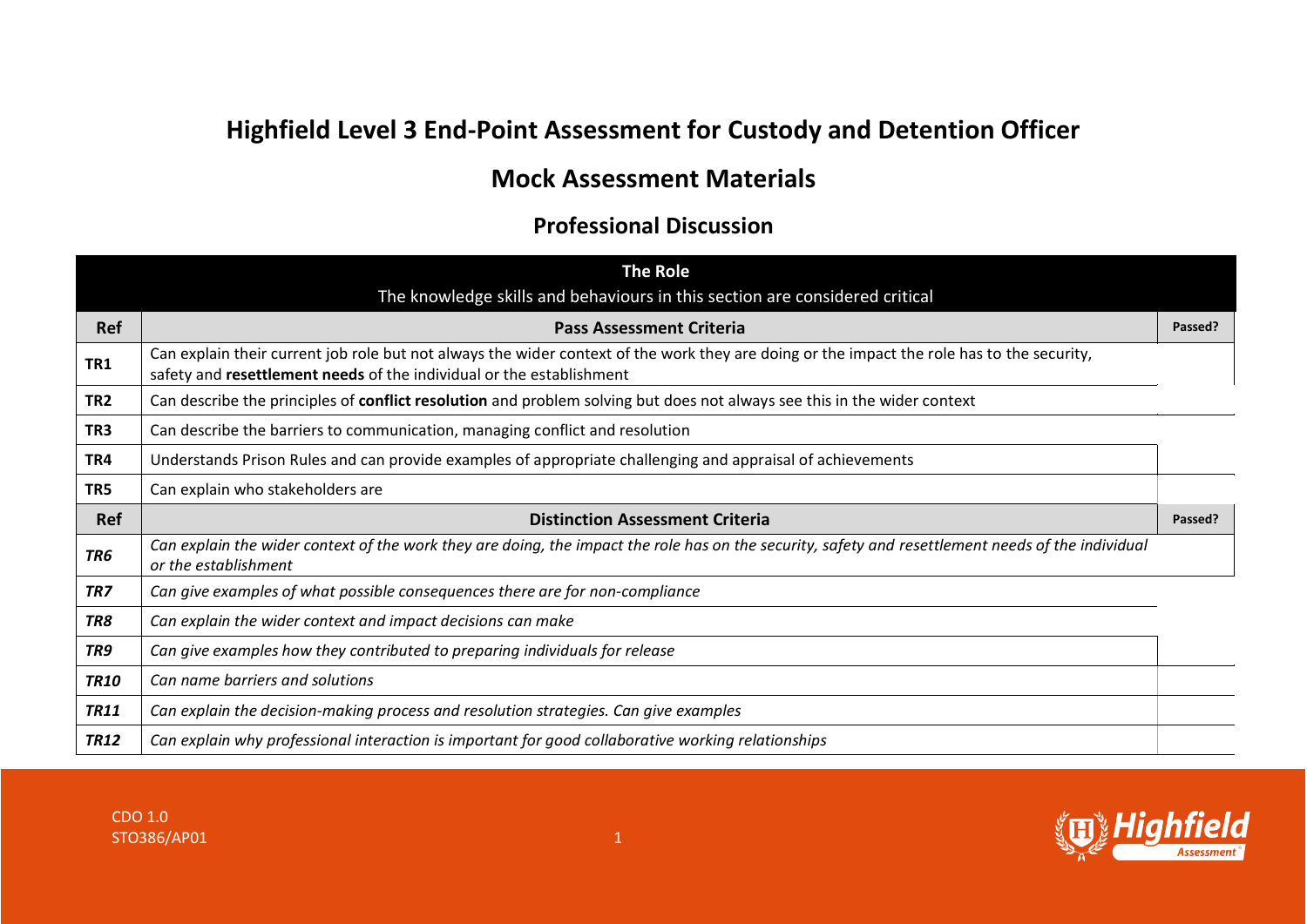|            | Reporting                                                                                             |         |
|------------|-------------------------------------------------------------------------------------------------------|---------|
| <b>Ref</b> | <b>Pass Assessment Criteria</b>                                                                       | Passed? |
| <b>RE1</b> | Can explain the remit of the role and update records and reports In line with organisational policies |         |
| RE2        | Can explain the meaning of actual and offence related behaviour reporting                             |         |

|                 | <b>Security</b><br>The knowledge skills and behaviours in this section are considered critical                                                                              |         |
|-----------------|-----------------------------------------------------------------------------------------------------------------------------------------------------------------------------|---------|
| <b>Ref</b>      | <b>Pass Assessment Criteria</b>                                                                                                                                             | Passed? |
| SE1             | Can evidence searching to national policy standards and in line with organisational processes and standards                                                                 |         |
| SE <sub>2</sub> | Can explain the "First on scene" process                                                                                                                                    |         |
| SE <sub>3</sub> | Can explain the meaning of overall security.                                                                                                                                |         |
| SE4             | Can give examples of potential risk and is aware of de-escalation methods                                                                                                   |         |
| SE5             | Can give examples of professional values and is aware of the corruption reporting process                                                                                   |         |
| <b>Ref</b>      | <b>Distinction Assessment Criteria</b>                                                                                                                                      | Passed? |
| SE6             | Can list responsibilities and information required of the "First on Scene". Can explain how this information contributes towards conflict<br>resolution.                    |         |
| SE7             | Can explain the importance of overall security and can give examples how to contribute towards it                                                                           |         |
| SE8             | Can give examples of applying de-escalation methods and describe how these defused potential conflict situations                                                            |         |
| SE9             | Can give examples of professional values and can explain the corruption reporting process                                                                                   |         |
| <b>SE10</b>     | Can explain the wider implications unchallenged corruption can have on the service and give examples how corruption directly effects the<br>establishments overall security |         |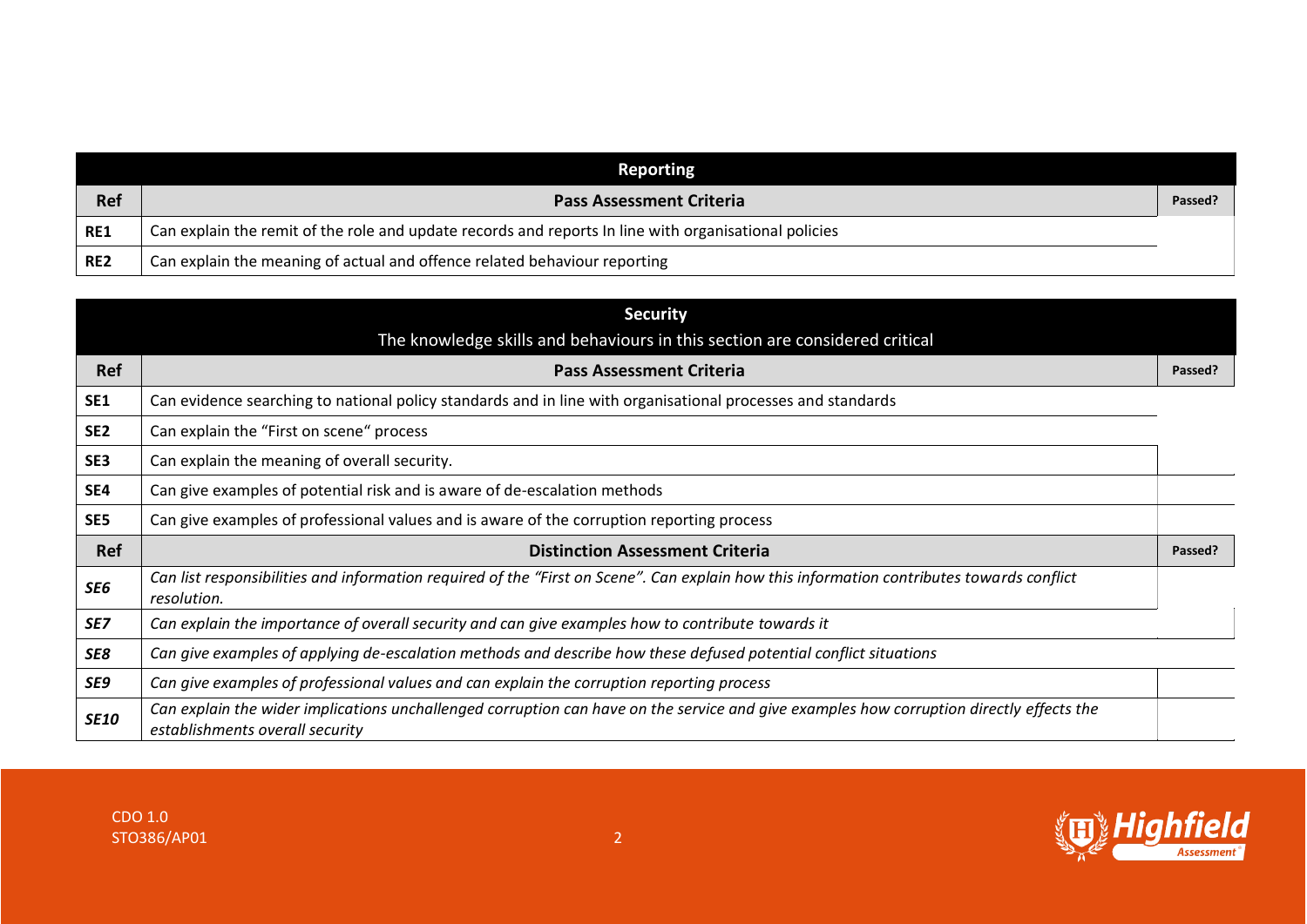|  | <b>SE11</b> $\Box$ Can explain the reasons for creating space in difficult situations and can give examples how to achieve this |
|--|---------------------------------------------------------------------------------------------------------------------------------|
|--|---------------------------------------------------------------------------------------------------------------------------------|

|                 | Rehabilitative Culture                                                                                         |         |
|-----------------|----------------------------------------------------------------------------------------------------------------|---------|
| Ref             | <b>Pass Assessment Criteria</b>                                                                                | Passed? |
| RC1             | Can explain what a rehabilitative culture is and their role in it                                              |         |
| RC <sub>2</sub> | Can list the different procedures and types of decisions made in regards to prisoners in custody and detention |         |
| RC3             | Can list the required values and behaviours                                                                    |         |
| RC4             | Maintains own professional standards                                                                           |         |
| RC5             | Can explain personal resilience and team work. Aware of where to seek support                                  |         |

|                 | <b>Rights and Responsibilities</b>                                                                     |         |
|-----------------|--------------------------------------------------------------------------------------------------------|---------|
| <b>Ref</b>      | <b>Pass Assessment Criteria</b>                                                                        | Passed? |
| RR1             | Can give a general overview of the rights and responsibilities of those in custodial care or detention |         |
| RR <sub>2</sub> | Shows respect for cultural differences and is aware of entitlements                                    |         |

| <b>Wellbeing</b> |                                                                                                 |         |
|------------------|-------------------------------------------------------------------------------------------------|---------|
|                  | The knowledge skills and behaviours in this section are considered critical                     |         |
| <b>Ref</b>       | <b>Pass Assessment Criteria</b>                                                                 | Passed? |
| WB1              | Describes mental health issues and the help available within the custodial or detention setting |         |
| WB <sub>2</sub>  | Describes the referral process for individuals                                                  |         |
| WB3              | Can explain when and how to adapt the behaviour style to the situation                          |         |
| WB4              | Can explain how to seek support for their personal wellbeing                                    |         |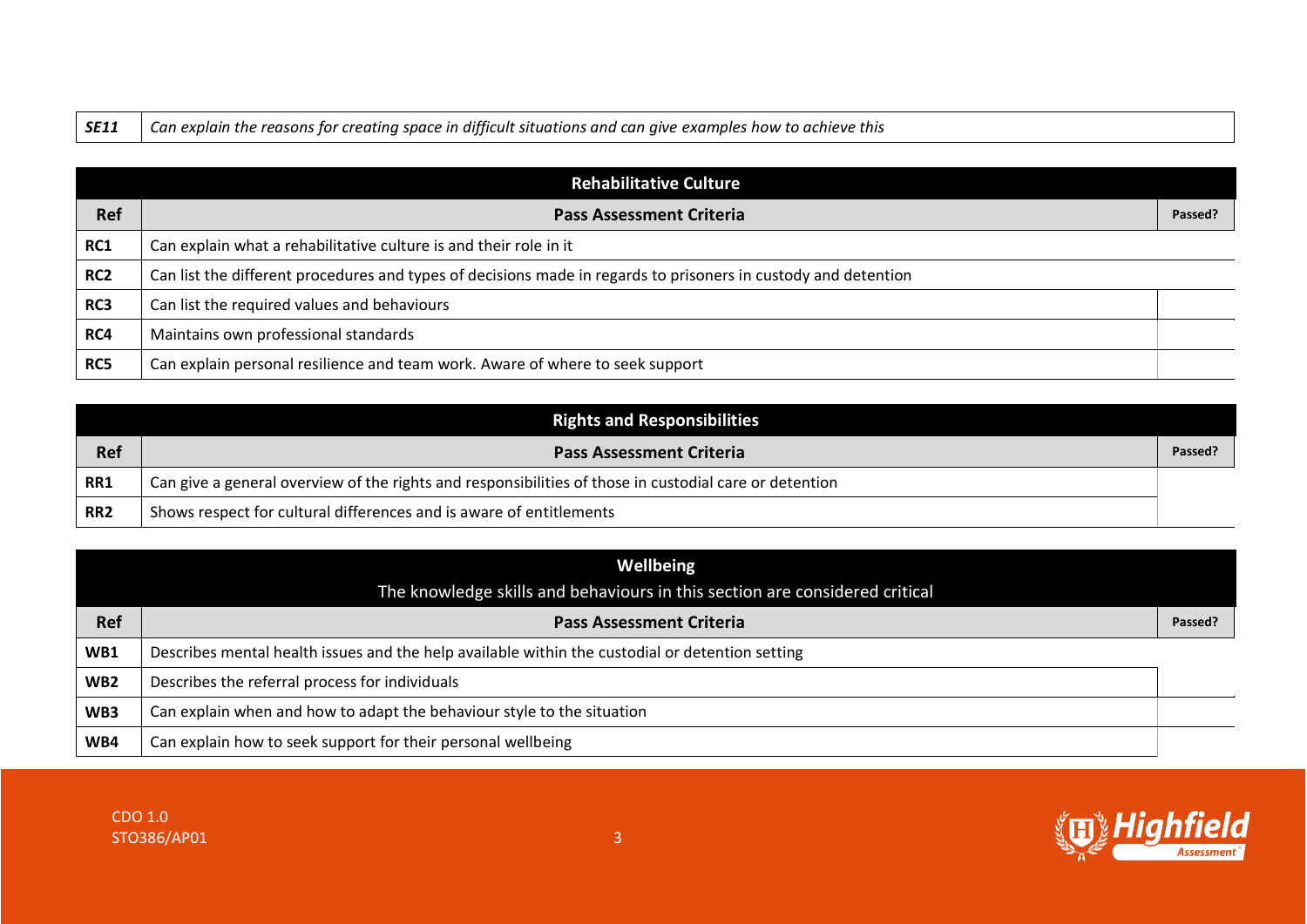| <b>Ref</b> | <b>Distinction Assessment Criteria</b>                                                       | Passed? |
|------------|----------------------------------------------------------------------------------------------|---------|
| WB5        | Can explain the impact of mental health issues on individuals                                |         |
| WB6        | Can name the help and support available and describe the process of referral                 |         |
| WB7        | Can give examples of adapting their style of behaviour to the situation                      |         |
| WB8        | Can explain the importance of balancing the need of both the organisation and the individual |         |
| WB9        | Can name support available for personal wellbeing                                            |         |

|                  | <b>Supporting Vulnerable Prisoners</b>                                                                                                |         |
|------------------|---------------------------------------------------------------------------------------------------------------------------------------|---------|
|                  | The knowledge skills and behaviours in this section are considered critical                                                           |         |
| <b>Ref</b>       | <b>Pass Assessment Criteria</b>                                                                                                       | Passed? |
| SVP1             | Can explain the Assessment, Care in Custody, Teamwork process (ACCT)                                                                  |         |
| SVP <sub>2</sub> | Is aware of Vulnerable Prisoner policy and application process                                                                        |         |
| SVP3             | Is aware of coping and distraction mechanisms available within the establishment and how to access and refer to them                  |         |
| SVP4             | Can explain the term meaningful ACCT observation and conversations                                                                    |         |
| SVP5             | Can name and signpost available interventions for support and advice within own establishment                                         |         |
| SVP <sub>6</sub> | Can explain cultural or diversity differences to be aware of when dealing with vulnerable prisoners                                   |         |
| SVP7             | Can explain why adapting personal behaviour styles to the situation is important when dealing with prisoners in crisis                |         |
| <b>Ref</b>       | <b>Distinction Assessment Criteria</b>                                                                                                | Passed? |
| SVP8             | Can explain care map, triggers and document time scales                                                                               |         |
| SVP9             | Can explain the vulnerable prisoners' application process and procedures to keep safe                                                 |         |
| <b>SVP10</b>     | Can give examples of meaningful ACCT observations and conversations and how they contribute to progressing and safeguarding prisoners |         |
| <b>SVP11</b>     | Can give examples when and why they adjusted their personal behaviour style resulting in reduction of potential self-harm             |         |

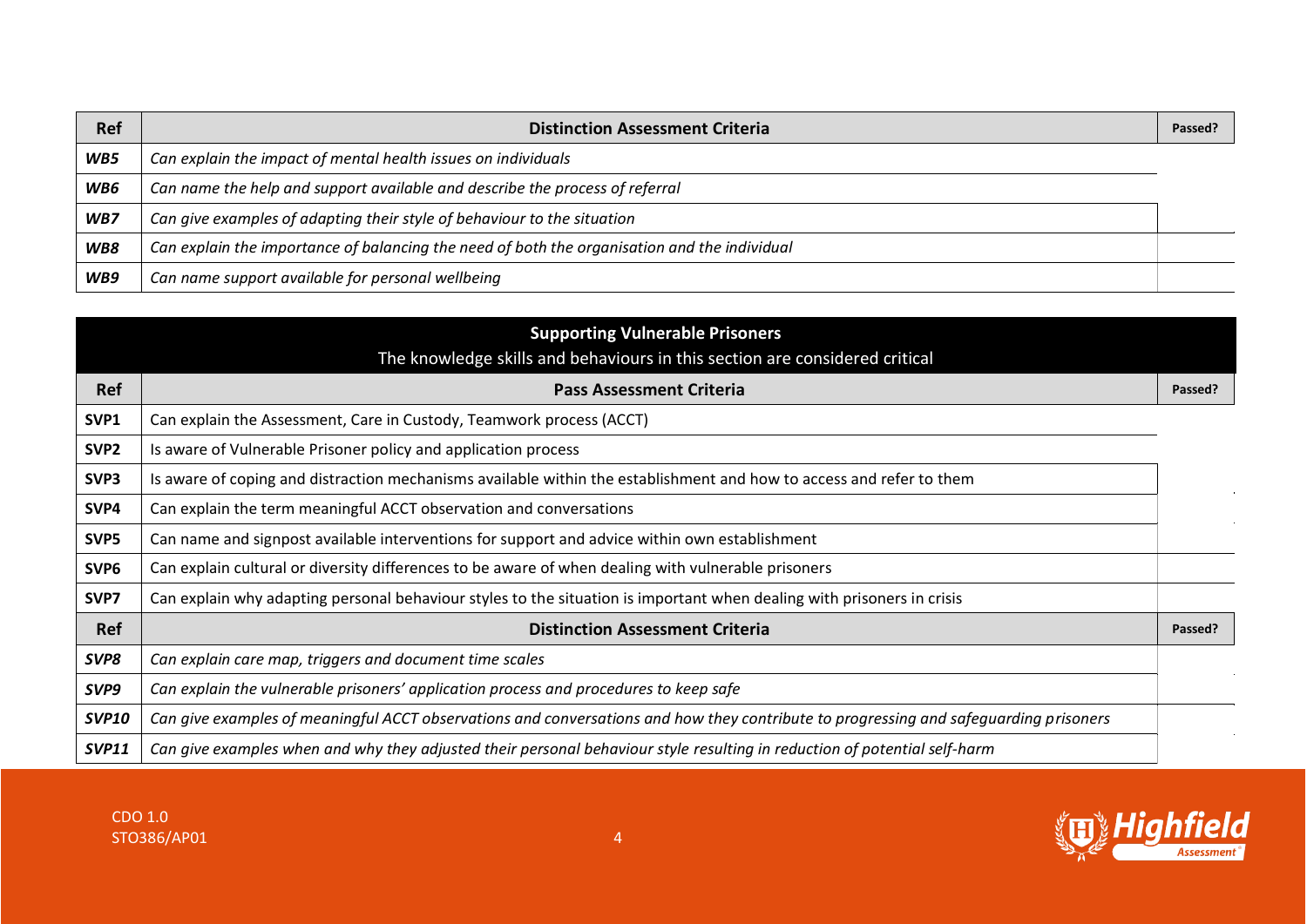|                 | <b>Substance Misuse</b>                                                                                                                   |         |
|-----------------|-------------------------------------------------------------------------------------------------------------------------------------------|---------|
| Ref             | <b>Pass Assessment Criteria</b>                                                                                                           | Passed? |
| SM1             | Can identify substances misused within the Estate and related paraphernalia                                                               |         |
| SM <sub>2</sub> | Can evidence completion of a Cell search in line with national policy and accepted organisational processes and standards                 |         |
| SM <sub>3</sub> | Is aware of the local drug reduction strategy, knows how to refer to support agencies and is aware of how to use the adjudication process |         |

|                  | <b>Understandable Potential Conflict</b><br>The knowledge skills and behaviours in this section are considered critical           |         |
|------------------|-----------------------------------------------------------------------------------------------------------------------------------|---------|
| <b>Ref</b>       | <b>Pass Assessment Criteria</b>                                                                                                   | Passed? |
| UPC1             | Able to relate some concepts and theories to practice and make satisfactory connections between learning and future practice      |         |
| UPC <sub>2</sub> | Recognises the impact of verbal and body language when dealing with different/difficult situations                                |         |
| UPC3             | Can give examples of behaviours that could escalate and de-escalate situations                                                    |         |
| <b>Ref</b>       | <b>Distinction Assessment Criteria</b>                                                                                            | Passed? |
| UPC4             | Able to relate a range of concepts and theories to practice and make insightful connections between learning and future practices |         |
| UPC5             | Can give examples of applied practice and can evaluate them                                                                       |         |

|                  | <b>Managing Potential Conflict</b>                                                    |         |
|------------------|---------------------------------------------------------------------------------------|---------|
| <b>Ref</b>       | <b>Pass Assessment Criteria</b>                                                       | Passed? |
| MPC1             | Recognises and understands changes in individual behaviour during conflict situations |         |
| MPC <sub>2</sub> | Can explain when it is appropriate to challenge behaviour                             |         |